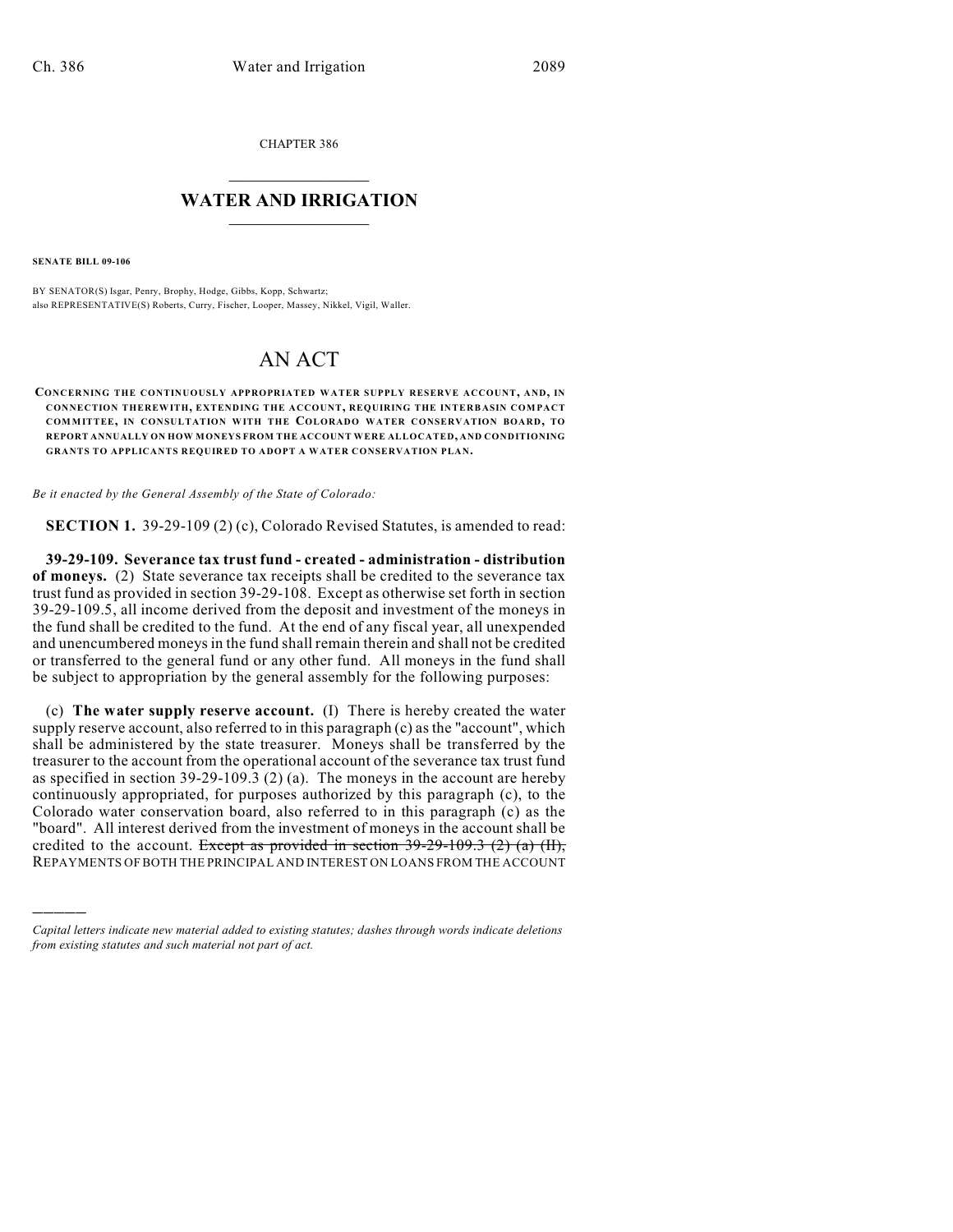SHALL BE CREDITED TO THE ACCOUNT. Any balance remaining in the account at the end of any fiscal year shall remain in the account. The board shall allocate moneys by grant or loan from the account only for water activities approved by a roundtable pursuant to article 75 of title 37, C.R.S. The approving roundtable shall be the roundtable for the basin in which a proposed water diversion or nonstructural activity would occur. IF THE APPLICANT IS A COVERED ENTITY, AS DEFINED IN SECTION 37-60-126, C.R.S., THE BOARD SHALL ALLOCATE MONEYS BY GRANT OR LOAN FROM THE ACCOUNT ONLY IF THE APPLICANT HAS ADOPTED A WATER CONSERVATION PLAN, AS DEFINED IN SECTION 37-60-126, C.R.S. The board, in consultation with the interbasin compact committee created in section 37-75-105, C.R.S., shall jointly establish criteria and guidelines for allocating moneys from the account. The criteria shall ensure that the allocations will assist in meeting water supply needs identified under section 37-75-104 (2) (c), C.R.S., in a manner consistent with section 37-75-102, C.R.S., and shall facilitate both structural and nonstructural projects or methods. Eligible water activities include, but are not limited to, the following:

 $(H(A))$  Competitive grants for environmental compliance and feasibility studies;

(II) (B) Technical assistance regarding permitting, feasibility studies, and environmental compliance;

(III) (C) Studies or analyses of structural, nonstructural, consumptive, and nonconsumptive water needs, projects, or activities; and

 $(HV)$  (D) Structural and nonstructural water projects or activities.

(II) ON OR BEFORE OCTOBER 31 OF EACH YEAR, COMMENCING WITH THE YEAR 2010, THE BOARD SHALL CONSULT WITH THE INTERBASIN COMPACT COMMITTEE TO PRODUCE THE ANNUAL REPORT REQUIRED BY SECTION 37-75-105 (4), C.R.S., REGARDING HOW MONEYS IN THE ACCOUNT WERE ALLOCATED IN THE PREVIOUS TWELVE-MONTH PERIOD.

**SECTION 2.** 39-29-109.3 (2) (a), Colorado Revised Statutes, is amended to read:

**39-29-109.3. Operational account of the severance tax trust fund - repeal.** (2) Subject to the requirements of subsections (3) and (4) of this section, if the general assembly chooses not to spend up to one hundred percent of the moneys in the operational account as specified in subsection (1) of this section, the state treasurer shall transfer the following:

(a) (I) To the water supply reserve account created in section  $39-29-109$  (2) (c), the following amounts:

(A) For the state fiscal year commencing July 1, 2008, ten million dollars. This sub-subparagraph (A) is repealed, effective July 1, 2010.

(B) For the state fiscal year commencing July 1, 2009, ten million dollars. This sub-subparagraph (B) is repealed, effective July 1, 2011.